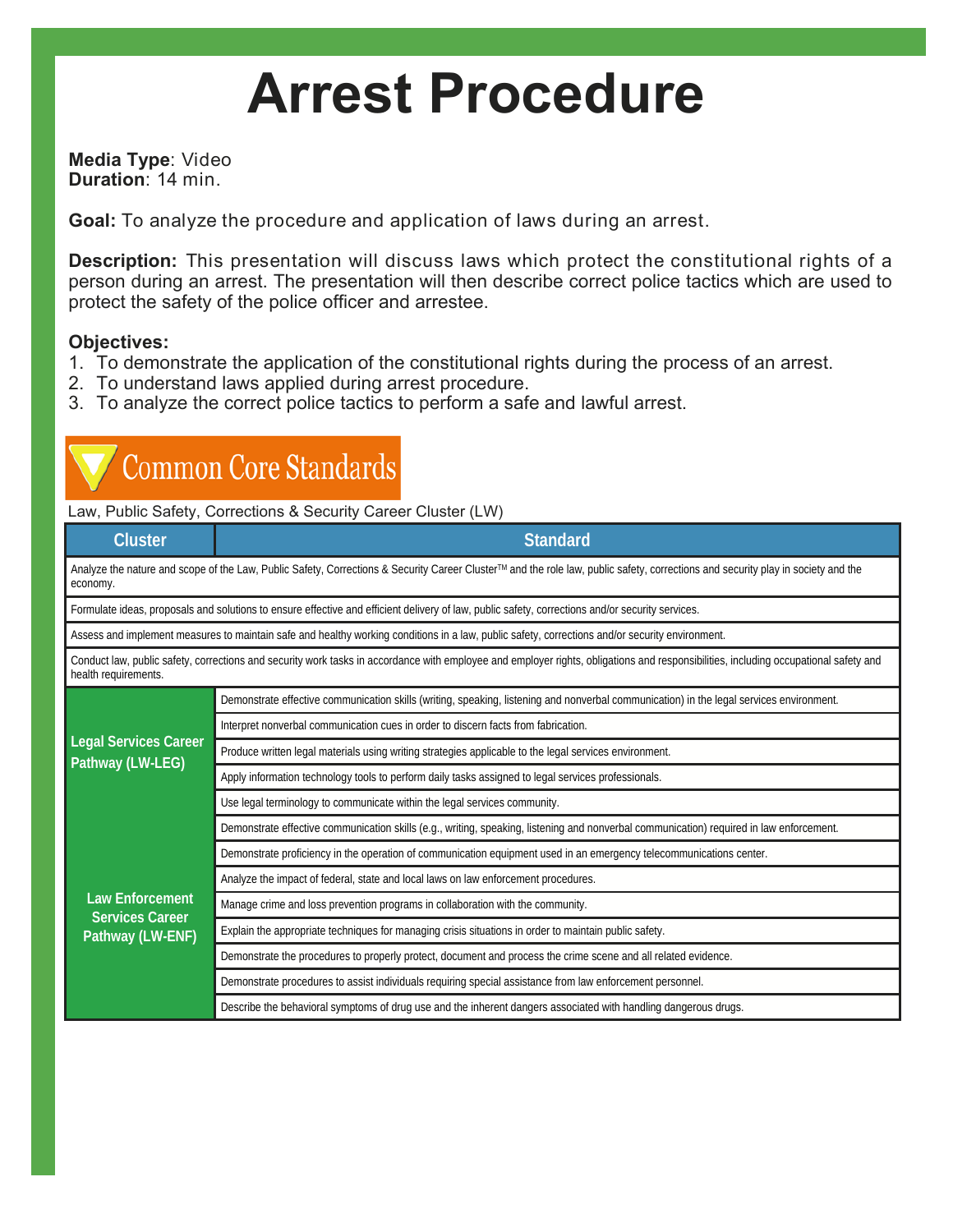# **Arrest Procedure**

# Common Core Standards

College & Career Readiness Anchor Standards for Writing

| <b>Writing Standards</b>                                     |             |                                                                                                                                                                                                                                                                                                                                                                                                                       |  |  |
|--------------------------------------------------------------|-------------|-----------------------------------------------------------------------------------------------------------------------------------------------------------------------------------------------------------------------------------------------------------------------------------------------------------------------------------------------------------------------------------------------------------------------|--|--|
| <b>Production &amp;</b><br><b>Distribution of</b><br>Writing | $9 - 12.4$  | Produce clear and coherent writing in which the development, organization, and style are appropriate to task, purpose,<br>and audience.                                                                                                                                                                                                                                                                               |  |  |
|                                                              | $9 - 12.5$  | Develop and strengthen writing as needed by planning, revising, editing, rewriting, or trying a new approach, focusing on<br>addressing what is most significant for a specific purpose and audience.                                                                                                                                                                                                                 |  |  |
|                                                              | $9 - 10.6$  | Use technology, including the Internet, to produce, publish, and update individual or shared writing products, taking<br>advantage of technology's capacity to link to other information and to display information flexibly and dynamically.                                                                                                                                                                         |  |  |
|                                                              | $11 - 12.6$ | Use technology, including the Internet, to produce, publish, and update individual or shared writing products in response<br>to ongoing feedback, including new arguments or information.                                                                                                                                                                                                                             |  |  |
| <b>Research to Build</b><br>& Present<br>Knowledge           | $9 - 12.7$  | Conduct short as well as more sustained research projects to answer a question or solve a problem; narrow or broaden<br>the inquiry when appropriate; synthesize multiple sources on the subject, demonstrating understanding of the subject<br>under investigation.                                                                                                                                                  |  |  |
|                                                              | $9 - 10.8$  | Gather relevant information from multiple authoritative print and digital sources, using advanced searches effectively;<br>assess the usefulness of each source in answering the research question; integrate information into the text selectively to<br>maintain the flow of ideas, avoiding plagiarism and following a standard format for citation.                                                               |  |  |
|                                                              | $9 - 12.9$  | Draw evidence from literary or informational texts to support analysis, reflection, and research.                                                                                                                                                                                                                                                                                                                     |  |  |
|                                                              | $11 - 12.8$ | Gather relevant information from multiple authoritative print and digital sources, using advanced searches effectively;<br>assess the strengths and limitations of each source in terms of the task, purpose, and audience; integrate information into<br>the text selectively to maintain the flow of ideas, avoiding plagiarism and overreliance on any one source and following a<br>standard format for citation. |  |  |

College & Career Readiness Anchor Standards for Language

| <b>Language Standards</b>                         |                                                                                                                                                                                                                                                                                                                                               |                                                                                                                                                                                                                                                                                                                                     |  |  |  |
|---------------------------------------------------|-----------------------------------------------------------------------------------------------------------------------------------------------------------------------------------------------------------------------------------------------------------------------------------------------------------------------------------------------|-------------------------------------------------------------------------------------------------------------------------------------------------------------------------------------------------------------------------------------------------------------------------------------------------------------------------------------|--|--|--|
| <b>Conventions of</b><br><b>Standard English</b>  | Demonstrate command of the conventions of standard English grammar and usage when writing or speaking.                                                                                                                                                                                                                                        |                                                                                                                                                                                                                                                                                                                                     |  |  |  |
|                                                   | $9 - 12.1$                                                                                                                                                                                                                                                                                                                                    | Demonstrate command of the conventions of standard English grammar and usage when writing or speaking.                                                                                                                                                                                                                              |  |  |  |
| <b>Vocabulary</b><br><b>Acquisition &amp; Use</b> | Acquire and use accurately a range of general academic and domain-specific words and phrases sufficient for reading,<br>writing, speaking, and listening at the college and career readiness level; demonstrate independence in gathering<br>vocabulary knowledge when considering a word or phrase important to comprehension or expression. |                                                                                                                                                                                                                                                                                                                                     |  |  |  |
|                                                   | $9 - 12.6$                                                                                                                                                                                                                                                                                                                                    | Acquire and use accurately general academic and domain-specific words and phrases, sufficient for reading, writing,<br>speaking, and listening at the college and career readiness level; demonstrate independence in gathering vocabulary<br>knowledge when considering a word or phrase important to comprehension or expression. |  |  |  |